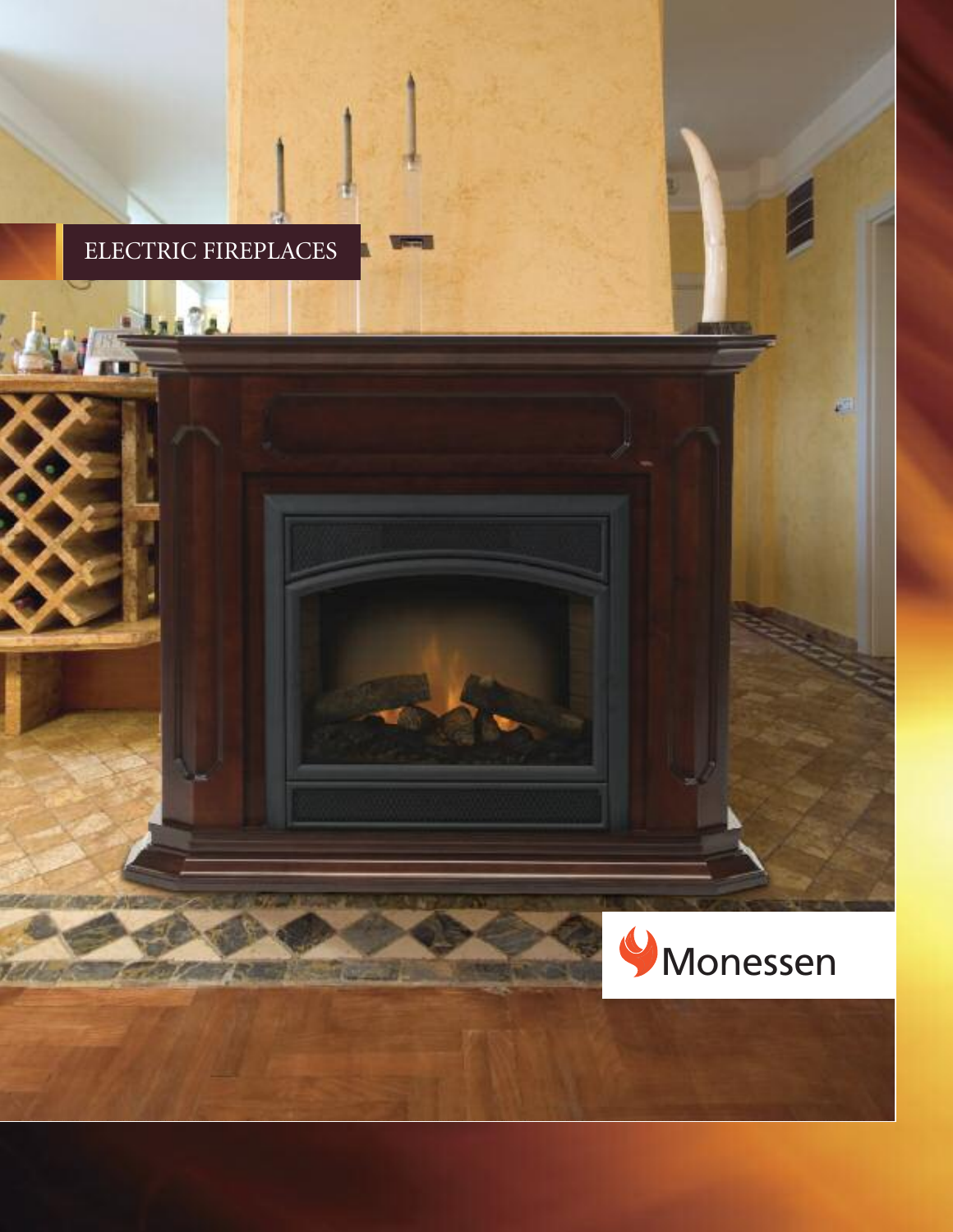



Nothing invites or delights like the dancing flames of a fire. For thousands of years fire has been the focal point of hearth and home and, like so many families before, we invite you to sit by ours and enjoy their warmth and beauty.



## ALLURA-FIRE ELECTRIC FIREPLACES

With richly colored flames dancing among the true-to-life logs, you'll forget you're actually watching the magic of Monessen's electric fireplace technology rather than a real gas or wood fire.

The Allura-Fire series of electric fireplaces from Monessen offers you the ability to add a fireplace to any room in your home. With no need for venting and multiple sizes, there's an Allura-Fire that's the perfect fit for you.

Allura-Fire electric fireplaces are available in 26, 33 and 36 inch sizes and come with a convenient remote control that offers you the ability to control the flame height, fan, ember bed intensity, ambient overhead light feature and on/off function.

The 26 and 33 inch sizes provide a maximum of 5,000 BTUs and are available with a 3-prong plug and cord. With 10,000 maximum BTUs, the 36 inch model comes hard-wire ready for installation.

With Sandstone refractory on the sides of the firebox, the realistic log texture and color, and beautifully decorative arched face, the Allura-Fire from Monessen is the perfect fire for every home.

> Use the hand held remote control to turn off the ambient lighting and flames to make your Monessen Allura-Fire electric fireplace the perfect heater for your bedroom!

 $\sqrt{2}$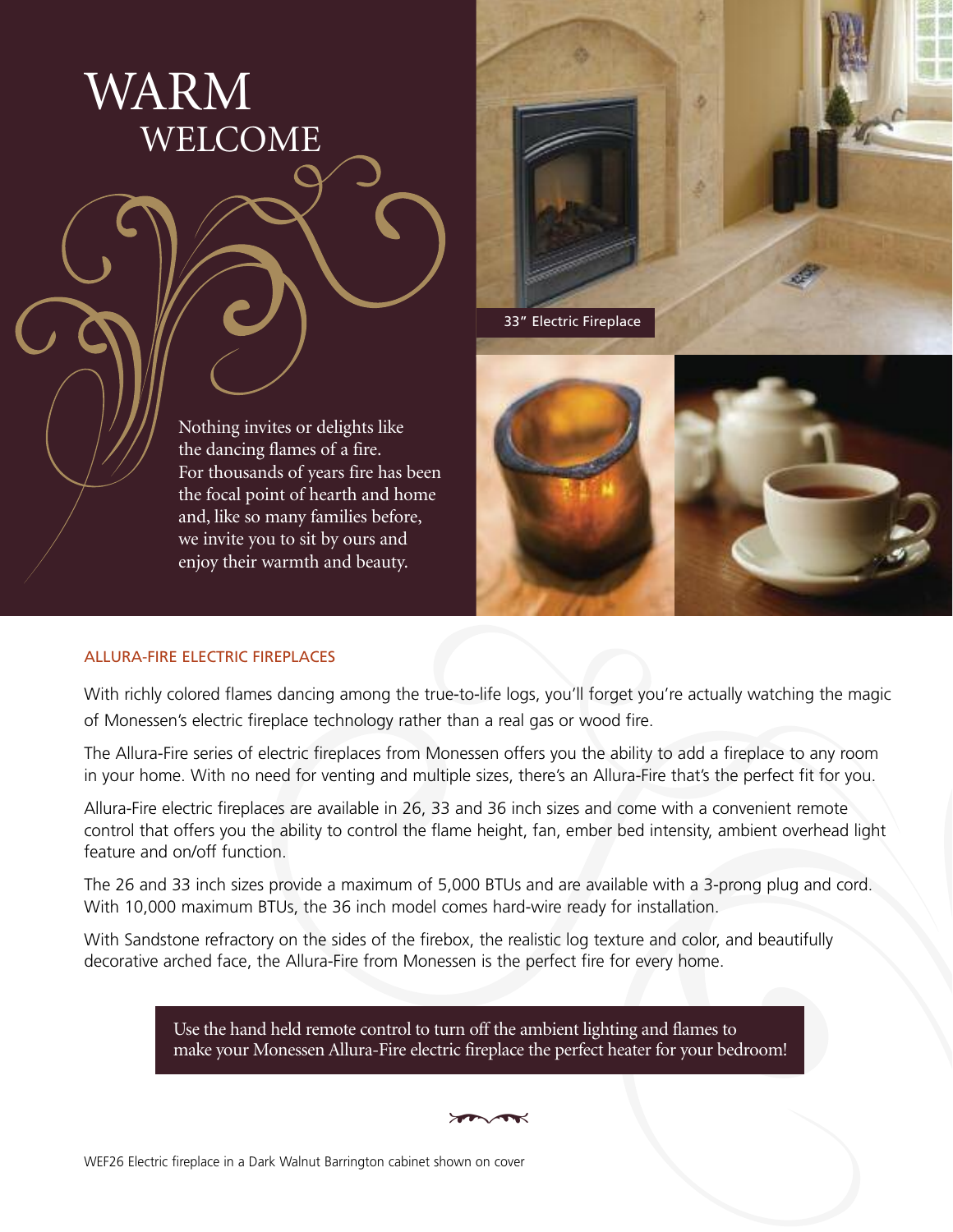